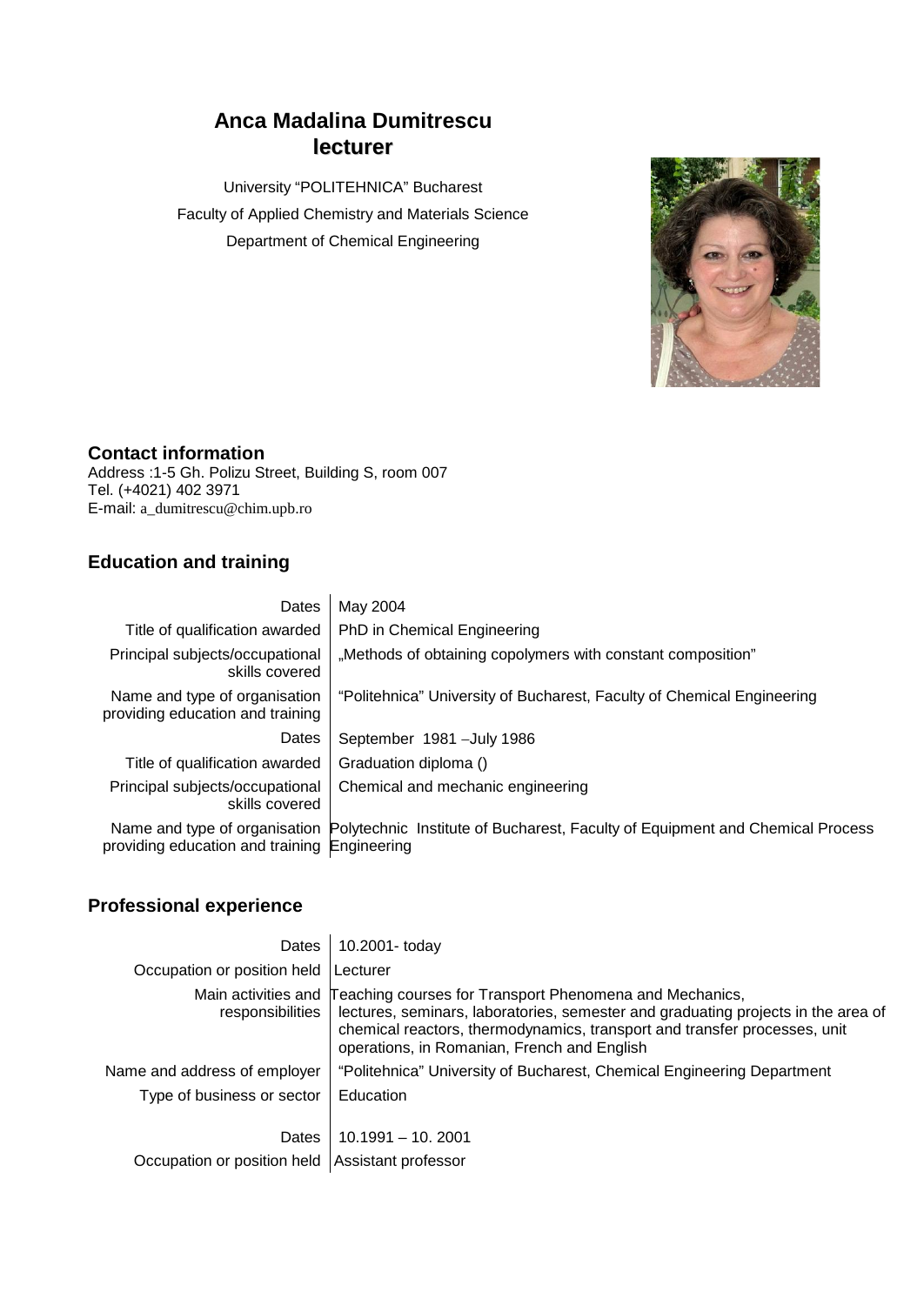| Main activities and<br>responsibilities | Seminars, laboratories, semester projects in domains as: dimensional analysis,<br>transport and transfer processes, conservation equations, unit operations, in<br>Romanian, French and English |
|-----------------------------------------|-------------------------------------------------------------------------------------------------------------------------------------------------------------------------------------------------|
| Name and address of employer            | Politehnica" University of Bucharest, Chemical Engineering Department                                                                                                                           |
| Type of business or sector              | Education                                                                                                                                                                                       |
| Dates                                   | 10.1989-09.1991                                                                                                                                                                                 |
| Occupation or position held             | Chemical engineer, scientific researcher                                                                                                                                                        |
| Main activities and<br>responsibilities | Member of the research team for the contracts : "Emulsifying cosmetics in ultrasound<br>field", "Dehydration of oil slurries by microwaves treatment"                                           |
| Name and address of employer            | Institute of Chemical and Biochemical Energetics, Bucharest                                                                                                                                     |
| Type of business or sector              | Research                                                                                                                                                                                        |
| Dates                                   | 10.1986-10.1989                                                                                                                                                                                 |
| Occupation or position held             | chemical engineer                                                                                                                                                                               |
| Main activities and<br>responsibilities | Worked at the Thermo-Hydro Department, the supplier of thermal agents for the<br>entire plant. Responsible for commissioning the water softening plant.                                         |
| Name and address of employer            | Petro-Chemical Plant Brazi, Brazi, Prahova                                                                                                                                                      |
| Type of business or sector              | Petrochemistry, refinery                                                                                                                                                                        |

#### **Academic and research interests**

.............................................................................................................................

#### **Teaching activity**

| Ciclu<br>(Master/licenta) | studii | Denumire<br>specializare | Cod<br>din | disciplina<br>planul<br>invatamant | de | Titlu disciplina                                  |          | Tip<br>curs/proiect/laborato)<br>r etc) | activitate |
|---------------------------|--------|--------------------------|------------|------------------------------------|----|---------------------------------------------------|----------|-----------------------------------------|------------|
| License                   |        |                          |            |                                    |    | Phenomenes<br>transport                           | de       | Lecture                                 |            |
| License                   |        |                          |            |                                    |    | Elemente<br>mecanica<br><i>inginerie mecanica</i> | de<br>si | Lecture                                 |            |
| License                   |        |                          |            |                                    |    | Unit Operations                                   |          | Seminary,<br>laboratory                 | project,   |
| License                   |        |                          |            |                                    |    | Chemical<br>Engineering<br><b>Fundamentals</b>    |          | Seminary                                |            |

#### **Publication (selective):**

# *Books*

- 1. Paula POSTELNICESCU, Anca Madalina Dumitrescu, *Phénomenes de transfert en génie chimique*, Ed. Printech, Bucuresti, 2000, ISBN 973-652-062-5
- 2. Paula Postelnicescu, Anca Madalina Dumitrescu, Iuliana Emilia Moroianu, *Introducere în modelarea proceselor farmacocinetice* ,Ed. Printech, Bucuresti, 2001, ISBN 973-652-486-8.
- 3. T.D. Danciu, Paula Postelnicescu, Anca Madalina Dumitrescu, R.S. Onofrei, *Bazele Ingineriei Chimice* Ed. Fair Partners, Bucuresti, 2004, ISBN 973-8470-30-7.
- 4. T.D. Danciu, Paula Postelnicescu, Anca Madalina Dumitrescu *Bazele Ingineriei Chimice* vol.2, Ed. Fair Partners, Bucuresti, 2007, ISBN 978-973-8470-86-6.
- 5. Ana Maria Josceanu, Raluca Daniela Isopescu, Paula Postelnicescu, Anca Madalina Dumitrescu, Razvan Onofrei,in "*Distance Education*", ed. Paul Birevu Muyinda, cap. 5, *E-Learning in Chemical Education*, 2012, 141 pagini (99-140), InTech Press, ISBN 978-953-51-0756-9.

*Articles*